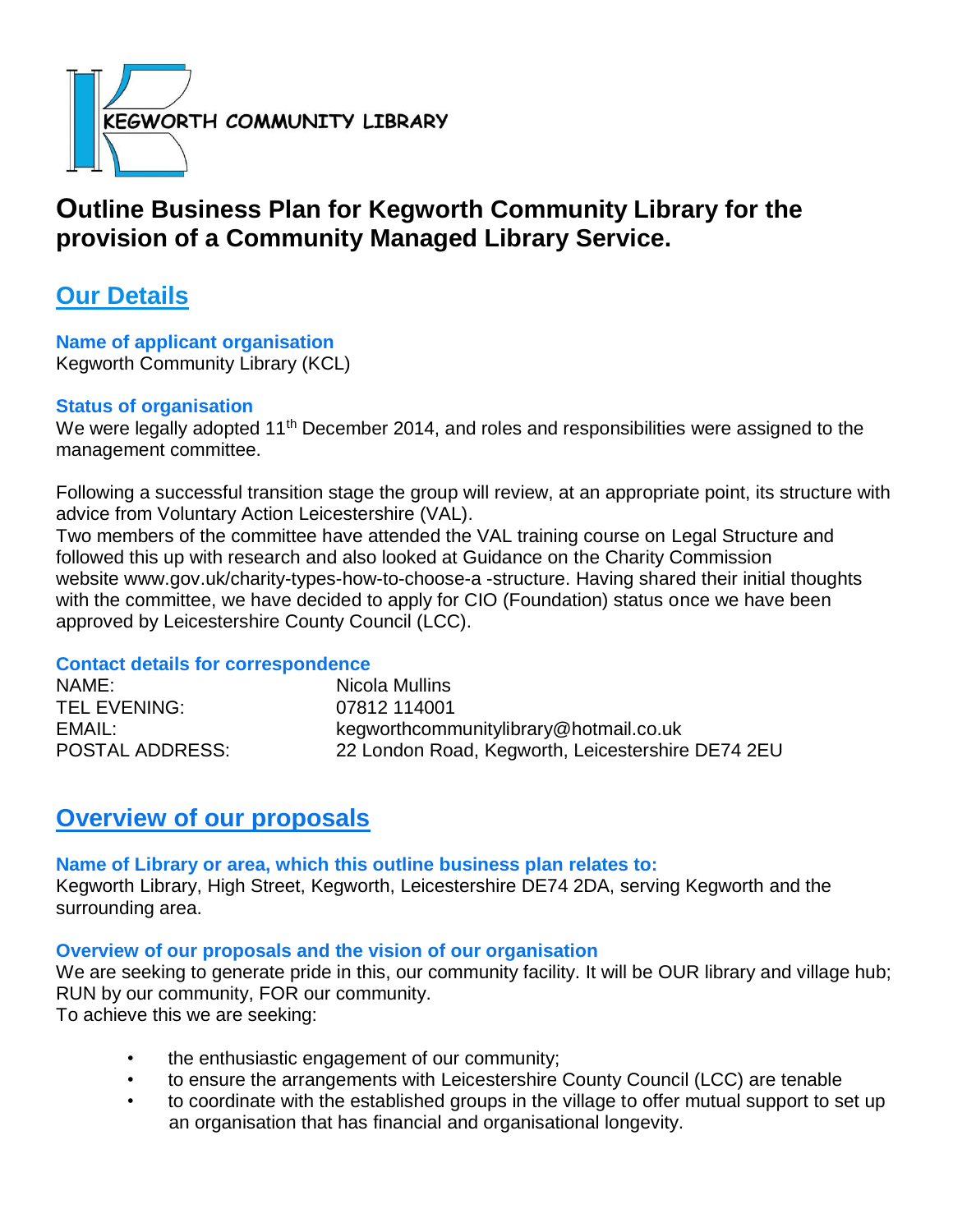Services will be delivered from the current building on High Street, Kegworth, Leicestershire DE74 2DA.

Strong demand for the library was demonstrated in the Village Plan (2007) when 53% of respondents said they used the library and although more recent figures show a decline in use, we believe this can be reversed.

In summer 2014 Kegworth Parish Council canvassed for support in the village for volunteers to take over the running of the library. The 30 or so responses encouraged further engagement with the intention to establish a Community Partnership Library. In November 2014 a meeting of approximately 25 listened to Nigel Thomas, Head of Library Services from Leicestershire County Council, describe the options and outline the process of assuming responsibility for running the library. From this larger group ten villagers agreed to meet on 11th December and set up a steering group. At this meeting a Management Committee was agreed:

Chair - Nicola Mullins Secretary - Margaret Mellors Treasurer - Sheila Daglish and six other members.

We envisage that all committee members will be actively involved in the management and day to day running of the library.

It was agreed the 'Register of Interest Form' needed to be completed immediately and submitted to LCC. The next meeting was attended by Hardip Chohan from VAL who gave us more information on the process. Every member of the group was given "Information Packs Part 1a & b and Part 2". VAL and Mike Thompson, our LCC liaison, helped review the "Register of Interest" form and shape the Business Plan.

Within the leadership group there is a wide range of experiences and expertise including library management, finance and budgeting, human resources and public relations, building and project management and teaching. We were keen to take advantage of any training that might be offered to ensure success of this venture and are now currently attending various training events.

The Kegworth Community Library leadership group intends to continue with all the services currently provided and for the immediate future we will continue with the current hours when we take full responsibility in January 2016. We are confident that when all the necessary training and safeguards are in place the opening hours will be extended. To achieve this more work needs to be undertaken to understand our roles and responsibilities and a full skills audit took place in April 2015 to identify any gaps in experience that may need co-opted members to the management group.

During March - following completion of the Business Plan – we opened a Bank Account with Unity Trust, which was recommended by a number of other community libraries. Our logo and branding were also designed and agreed. We want to ensure we continue to keep the village informed of progress and to this end we had a display at the Kegworth Charter Market on Monday 6 April 2015 when we carried out a survey of Kegworth residents. A more detailed survey has now been delivered to all households in Kegworth.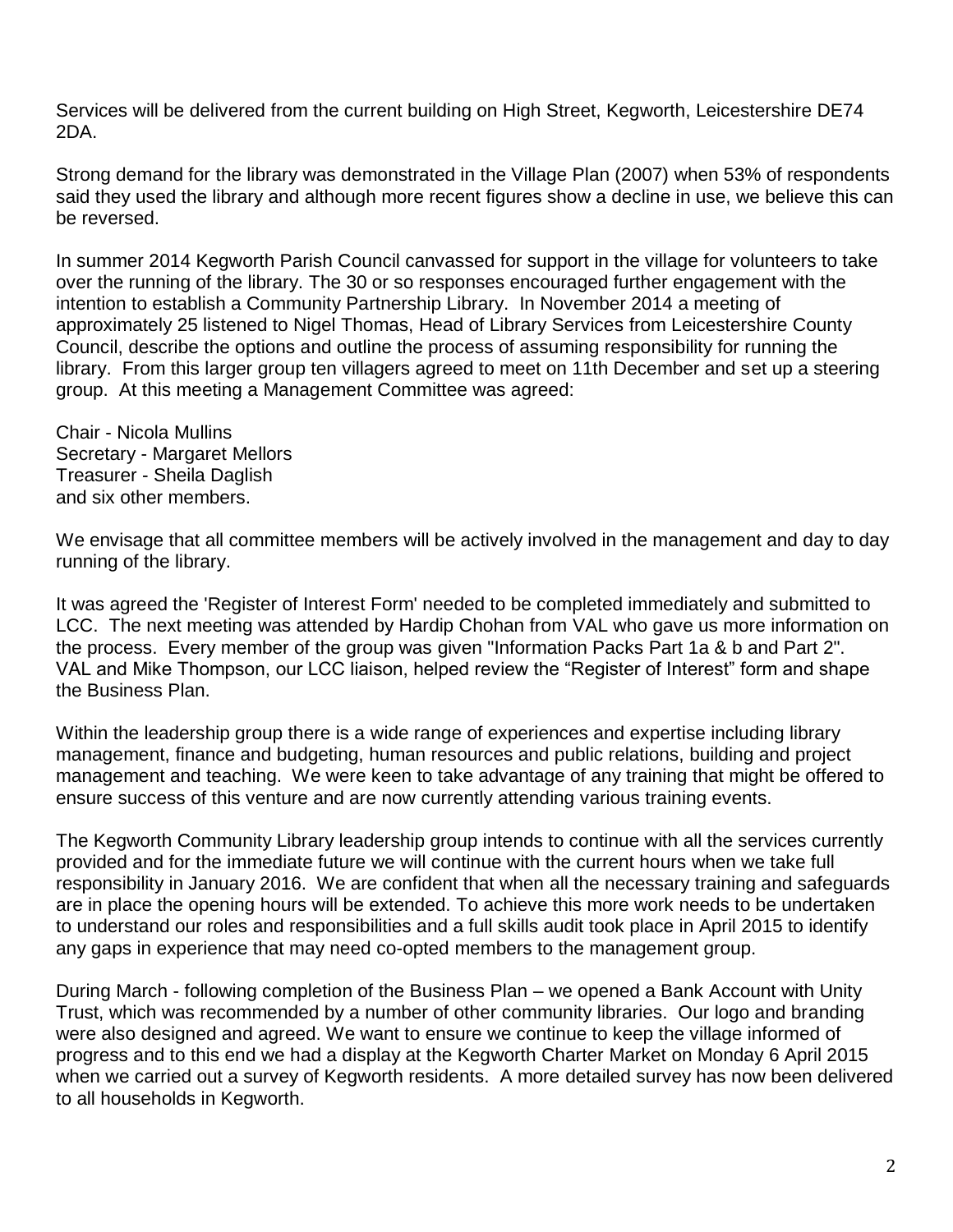A full survey of the building has been conducted and we are in the process of using this information as the basis of the feasibility of improving the kitchen and toilet facilities, using capital funding to upgrade the building for multiple use.

Next steps include investigating the setting up of Social Media accounts for the library and to establish a dedicated web-site, analyse the survey results, contact other village groups to find the scope for potential joint use or pay-to use, plan a publicity campaign and fund raising events to promote the changes and, most importantly, recruit volunteers and train according to best practice with VAL's help. Finally we will set up a monitoring and reviewing model to ensure compliance with all our agreed aims.

We are passionate about maintaining and improving the library services in Kegworth and developing this resource into a community hub which is viewed by the community as being successful and responsive to needs and aspirations. We are pragmatic about what can be achieved and know that we must heed advice about the development of a robust, viable and sustainable Business Plan.

We note that LCC have stated that they will offer the library to the Trustees on an internally repairing and insuring lease, and intend to proceed on this basis.

Finally our timeline for a full takeover of the library is 1st January 2016, following full training for volunteers, promotional events and a community consultation. At this early stage it is envisaged the library will be closed for the Christmas/New Year 2015 period for a full clean, re-brand and general makeover with the intention of an opening event in early January 2016.

#### **Current Building**

The library currently occupies a purpose built building (circa 1970) with an area of 181 sq. m. and would appear to be in good condition. Entrance access and the library are all on one level. Some fixed shelving units are sited on walls, but most of the book stock is housed on wheeled shelving units. There are four public computer terminals within the building, and printer / photocopier facilities. The Library has Wi-Fi. There is a small kitchen area and a staff toilet.

## **Kegworth Village**

Kegworth is a rapidly expanding village, with a steady stream of new housing developments and an estimated current population of 3,500. The number of people living in the village has grown considerably in the last 10 years, with the pace of change at its greatest within the last 6 years. Existing planning applications / consents show an increase of 23% over the next  $1 - 3$  years. Kegworth Primary School is located on a site adjacent to the library. We have entered into discussion with the school to re-introduce school class visits. These were stopped several years ago when the library had to reduce its opening hours and the head teacher is very keen to reinstate them.

## **Consultations**

We have undertaken several consultation processes within the community which include public meetings, market research at Kegworth Easter Charter Market. In May 2015 we delivered a comprehensive survey to every household in the village (1600) and are currently analysing the data, however initial results are encouraging and demonstrate the villagers support for the library along with offers of both financial donations and volunteers to man the library. We will make public the results of the survey via our website, social media sites, local magazines and our notice board.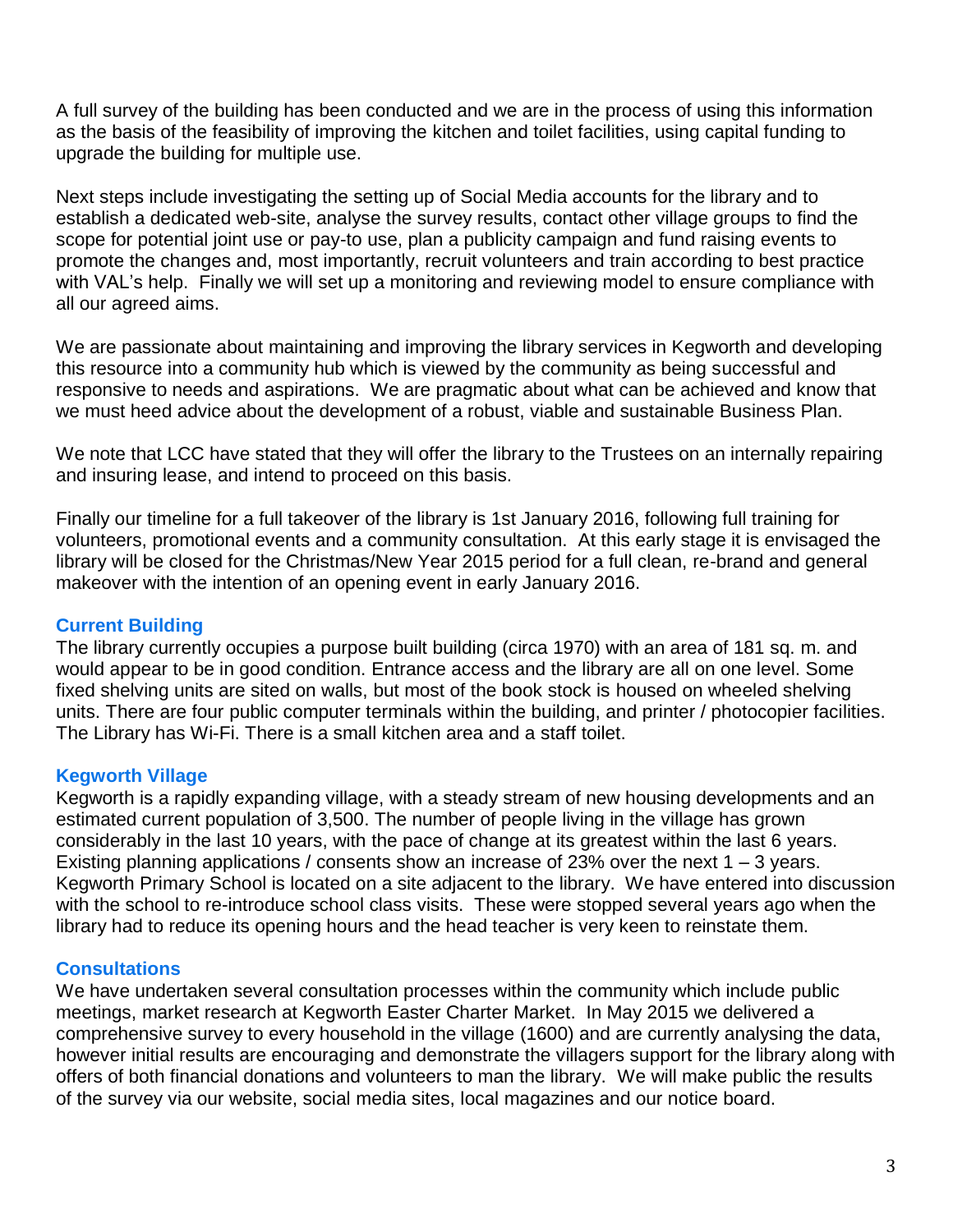#### **Library Use**

In 2014, the last year for which figures were available, Kegworth Library had an active membership of 19% of the village population. This compares very favourably with the national average of 15.9% (data from the Sieghart Report 2014).

The last figures available (March 2014) showed a membership of 968 with 641 active users. A breakdown of membership by age groups is as follows;

| $0 - 11$ yrs | 12 - 30yrs | $30 - 50$ yrs | $50+$ years |
|--------------|------------|---------------|-------------|
| 37%          | 16%        | <b>22%</b>    | 26%         |

The library is used primarily by children under 11 years and the over 50s, and provides a valuable service to those who use it for both lending and information services. It is clear from these figures that our biggest challenge will be to regain and retain the children 11 years and under

#### **Intended community benefits of our proposals**

It is the intention to keep the library open to benefit the community and as a community hub. There are a number of extended use ideas that have been proposed and need further investigation in summer 2015 once we are advanced with our plans for recruiting and training volunteers. These ideas may also generate income and maintain our viability in the long term:

- Display local arts and crafts and offer creative workshops
- Possible use as a base for emergency services, Sure Start or the Parish Council
- Continue to provide reading programmes for younger members of the community
- Promote the library as a meeting place where groups can meet to pursue shared interests and explore new ideas
- Use the library as a community hub that provides a range of activities for the community, for example film and book clubs and other groups such as Knit and Natter

We believe that libraries can become a cultural center by inspiring people through books, literature, music, film and theatre. They are spaces where people can be creative, where groups can meet to pursue shared interests in arts and crafts or where they can explore new ways of communicating using new technology, music or the art forms.

Libraries can also provide spaces for concerts, exhibitions, demonstrations and specialist talks which can enrich the lives of the individuals in the community by promoting the social and economic role of arts and culture.

The community survey will identify whether there is a need for any or all of these services/resources. Whilst we have many ideas, our focus as a committee is to run effectively the services that are currently supplied and manage volunteers to the highest standards.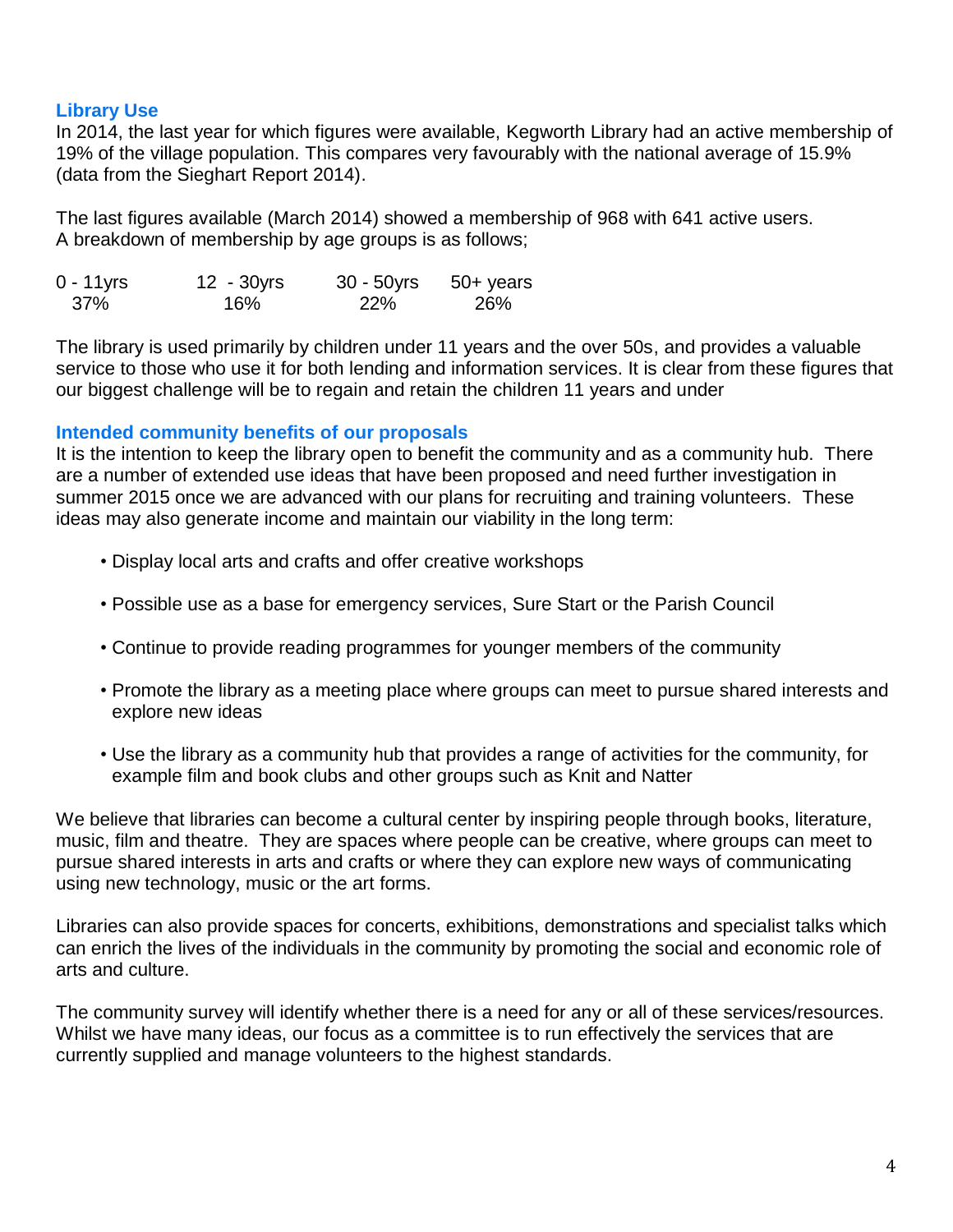We are conscious that the figures of existing use illustrate our core library users are predominantly the young and the elderly. It provides, for those groups, a vital link to library services for those less able to go out of the village. We believe the sustainable survival of the library is hugely important and will seek to fully engage the energy and expertise of the community in its survival.

Our aim is to run a community hub where everyone is welcome and to organise opening hours to encourage all sections of the village to use, shape changes and offer support whilst complementing existing services.

The benefit to the community will be the ongoing provision of the library service in its current form, providing an environment that:

- encourages reading
- promotes digital literacy and access to the internet
- enables lifelong learning
- helps people find information of all kinds, or knowledge about local services
- enriches cultural life
- provides a safe space to meet
- provides a helpful space to study

## **IT Use**

Kegworth Library has 4 computers and provides free WiFi for library users personal devices.

Libraries are well positioned to support learning through IT, by tackling lack of skills in the ever increasing digital divide. These cause problems and increase inequality so, for example, helping with technology enables the disadvantaged in the community to buy cheaper goods and services online and gives greater access to public services. They can also provide essential support for people applying for welfare benefits in the digital future and help jobseekers find opportunities, prepare themselves for interview and can also offer courses in digital skills training. In turn this can create opportunities, tackle disadvantages and enable all concerned to reach their potential and improve skills for employment.

#### **Engaging with the local community to develop the services**

In summer 2014 Kegworth Parish Council canvassed for support in the village for volunteers to take over the running of the library. The 30 or so responses encouraged further engagement with the intention to establish a Community Partnership Library. In November 2014 a meeting of approximately 25 listened to Nigel Thomas, Head of Library Services from Leicestershire County Council, describe the options and outline the process of assuming responsibility for running the library. From this larger group ten villagers agreed to meet on 11th December and set up the steering group.

Following the comprehensive survey of the village we are confident that we have approximately 50 volunteers who are willing to assist in the running of the library. They will be managed by the volunteer coordinator, who is a member of the committee, using Three Rings volunteering software to enable each volunteer to assume responsibility for managing their preferred working hours.

In July / August 2015 it is planned to hold a meeting within the library to which all volunteers and potential financial donors will be invited. This will be an opportunity for us to update them on our progress so far and to enable a general discussion to take place.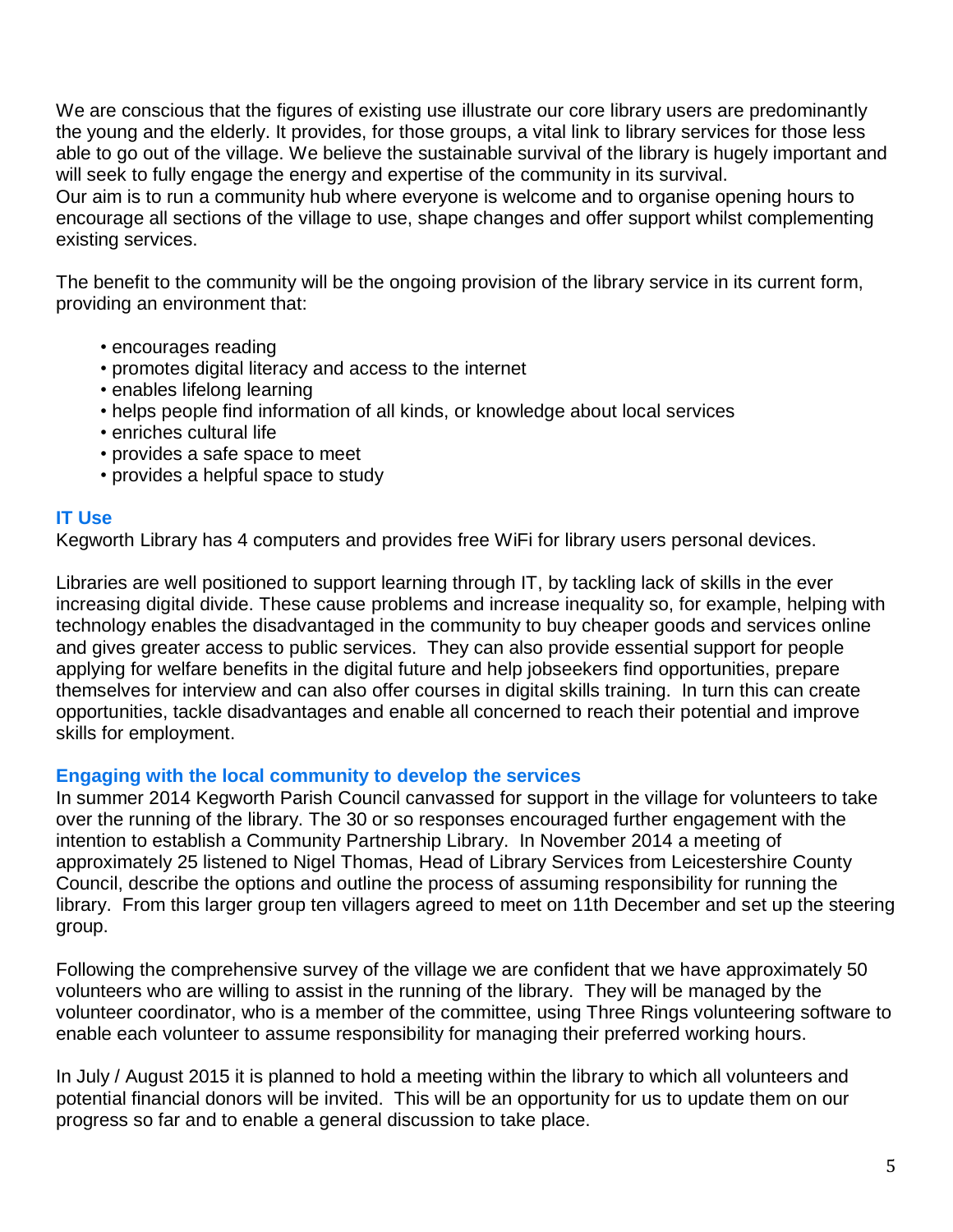We also plan to set up a Kegworth Community Library website and social media accounts where we can update the wider community. Alongside this we will erect a noticeboard outside the library building and will also use this to keep the village informed of our progress.

We have a media spokesperson, who is placing updates within all the local community magazines and the local newspaper.

## **Proposed opening hours**

| <b>DAY</b>       | AМ                | <b>PM</b>        |
|------------------|-------------------|------------------|
| <b>MONDAY</b>    | Closed            |                  |
| <b>TUESDAY</b>   |                   | $2.00 - 5.00$ pm |
| <b>WEDNESDAY</b> | Closed            |                  |
| <b>THURSDAY</b>  | $10.00 - 12.00$   |                  |
| <b>FRIDAY</b>    |                   | $2.00 - 7.00$ pm |
| <b>SATURDAY</b>  | $10.00 - 1.00$ pm |                  |

These are the current opening hours, probably decided by the County Council more than the requirements of the village community. We are leaving them the same for the present, our aim is to steadily increase the opening hours according to the needs of the community, and the availability of our volunteers.

# **Management & Staffing**

## **How the Library will be managed / staffed**

It is our intention that the library will be wholly managed and run by volunteers for the foreseeable future, please see the table on page 7.

## **Volunteers**

To enable the recruitment and maintenance of volunteers, we will be drawing up the following: -

- Volunteer Role Descriptions
- Volunteer Application Forms
- Volunteer Induction Plans
- Volunteer Management and Supervision Policy
- Volunteer Agreements

To aid volunteers and assist the committee members who manage them, we plan to install Three Rings volunteer management system software which has been proved by other community libraries and registered charities.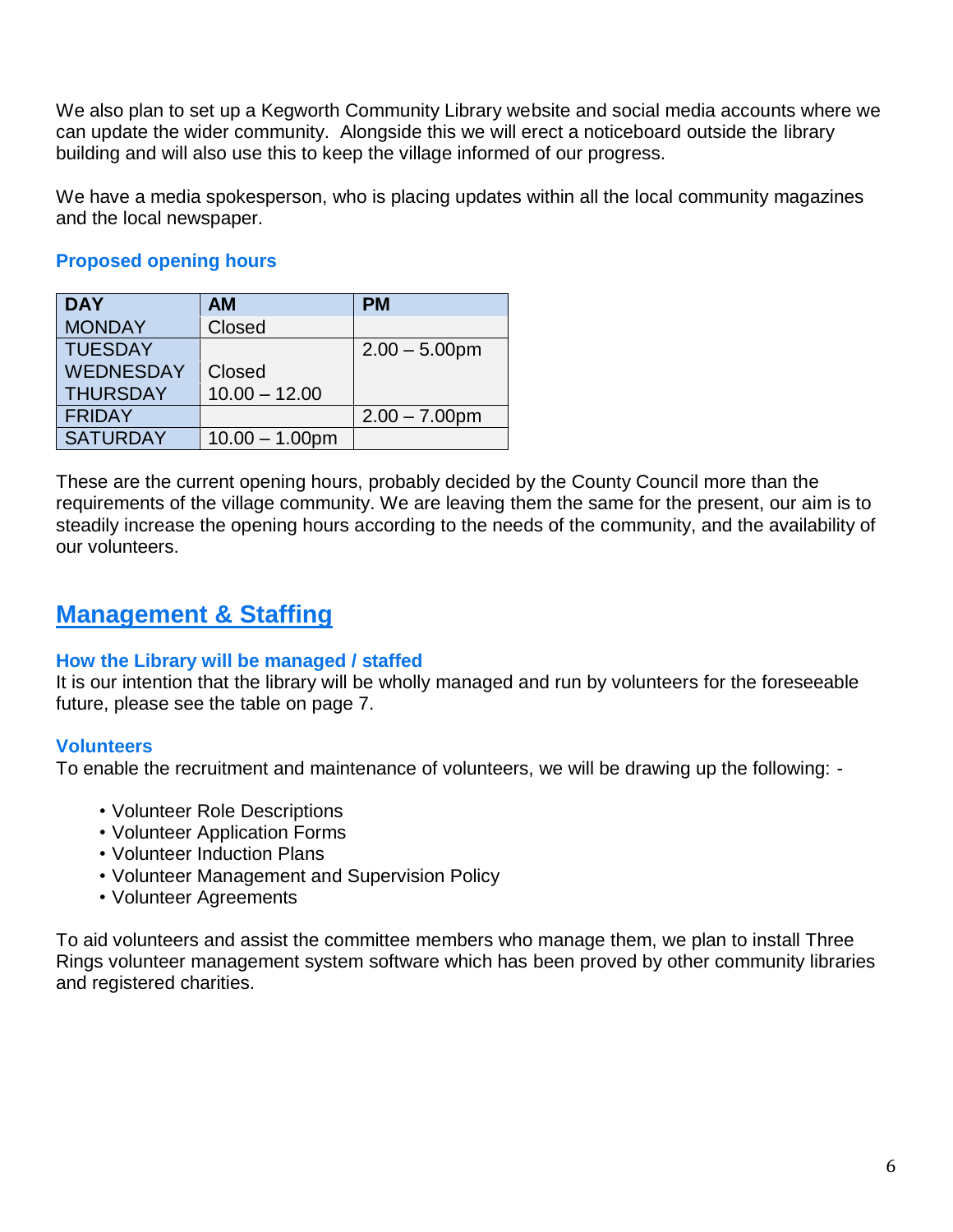| <b>Management and</b><br><b>Staffing</b> |                                                          |                                                                                                                                                                                                                                                                                                                                                |                                                                                                                                                                                                                                                                                                                                                                                                                                                                                                                                                        |  |
|------------------------------------------|----------------------------------------------------------|------------------------------------------------------------------------------------------------------------------------------------------------------------------------------------------------------------------------------------------------------------------------------------------------------------------------------------------------|--------------------------------------------------------------------------------------------------------------------------------------------------------------------------------------------------------------------------------------------------------------------------------------------------------------------------------------------------------------------------------------------------------------------------------------------------------------------------------------------------------------------------------------------------------|--|
| <b>Currently</b>                         | <b>From July</b><br>2015                                 | <b>Description</b>                                                                                                                                                                                                                                                                                                                             | <b>Roles, Responsibilities &amp; Duties</b>                                                                                                                                                                                                                                                                                                                                                                                                                                                                                                            |  |
| Management<br>Committee                  | <b>KCL Trustees</b><br><b>KCL</b><br>Management<br>Group | <b>Chair - Nicola Mullins</b><br><b>Treasurer - Margaret Mellors</b><br>Secretary - Sheila Daglish<br>+ 6 other Trustees covering<br><b>Premises</b><br>Publicity & Media<br><b>Volunteers &amp; Recruitment</b><br>Administration<br><b>Funding &amp; Events</b><br><b>Library Manager and Deputy</b><br><b>Manager from December</b><br>2015 | Provide vision and leadership.<br>Ensure sufficient funding is in place<br>and cash flow is managed<br>effectively.<br>Put in place policies and ensure<br>compliance.<br>Review skills required and co-opt<br>volunteers as necessary.<br>Prepare for all aspects of takeover<br>of library (including recruitment and<br>training).<br>Action items discussed at meetings.<br>Day-to-day management of library.<br>Support the vision of trustees and<br>contribute ideas to continue to<br>improve provision.<br>Keep trustees informed by managing |  |
|                                          | <b>KCL</b><br>Library<br>Volunteers                      | Aim to recruit 60 villagers to<br>facilitate all services<br>necessary to provide the<br>community with a lending<br>library                                                                                                                                                                                                                   | a daily log.<br>Administration<br>Cleaning<br>IT<br>Gardening<br><b>Premises Maintenance</b><br><b>Public Liaison</b><br>Support the vision of trustees and<br>contribute ideas to continue to<br>improve provision.                                                                                                                                                                                                                                                                                                                                   |  |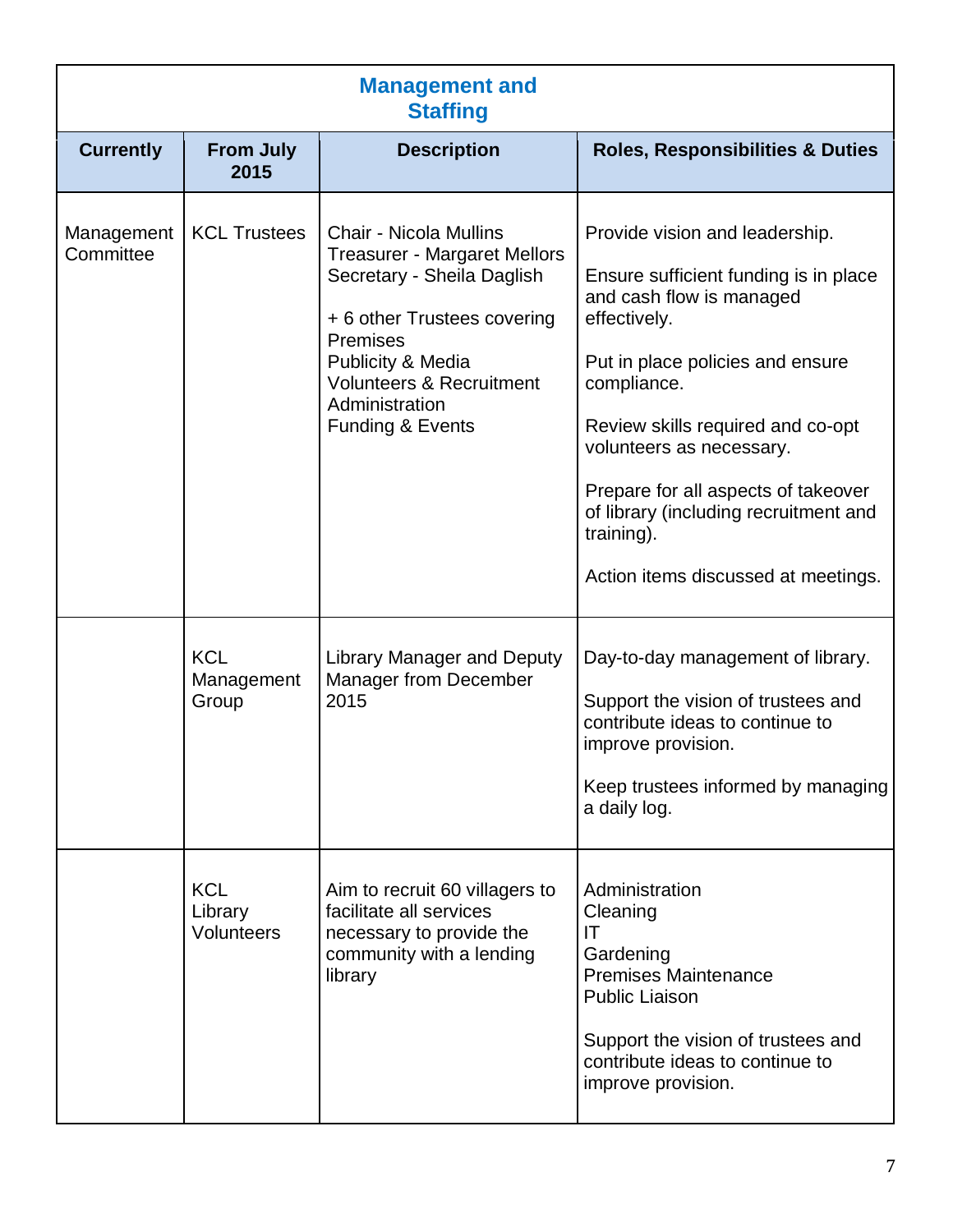## **Finance - Transition Funding for set-up costs & capital works.**

#### **Indicative activities and costs for which set-up funding or further short-term support may be required**

To enable us to consult with the community and progress our business plan we envisage there to be the following expenses: -

Village Survey (print and delivery) £400.00 Administration costs £20.00 Printer £150.00 Stationary (letterheads, business cards, comp slips) £350.00 Sundries £50.00

We realise we will need to seek legal advice prior to signing the Lease and Service Level Agreement. Officials at VAL have undertaken to negotiate favourable terms for this work on behalf of all community managaged libraries. Currently we have been quoted no more that £1300.00 + VAT. This sum will come out of the second installment of transitional funding provided by LCC.

## **Financial projection of income/expenditure/cash-flow.**

#### **Overview of expected income and expenditure and 7 year cash-flow forecast**

We are currently establishing a bank account with Unity Trust. Kegworth Parish Council have already given us a grant of £1000.00 for the year 2015 / 2016, and LCC have made an offer of £970.00 towards our initial expenditure as outlined above (funding letters attached). The Income and Expenditure Forecasts are based on assumptions & estimates as follows:

- LCC contracts for Building Cleaning, Grounds Maintenance, Building Maintenance, Security and the Photocopier / Printer will be paid by LCC until they terminate on 31st March 2017.
- LCC will make quarterly payments in advance to help fund the library for a period of 7 years, it should be noted that the funding is tapered.
- Cost reductions are planned to be introduced at the start of year 2, by which time KCL would expect to pay only 20% of their rates and would have eliminated the costs of Grounds Maintenance and Cleaning altogether as it will be carried out by volunteers.

Please see the attached 7 year Cash Flow Forecast for further details.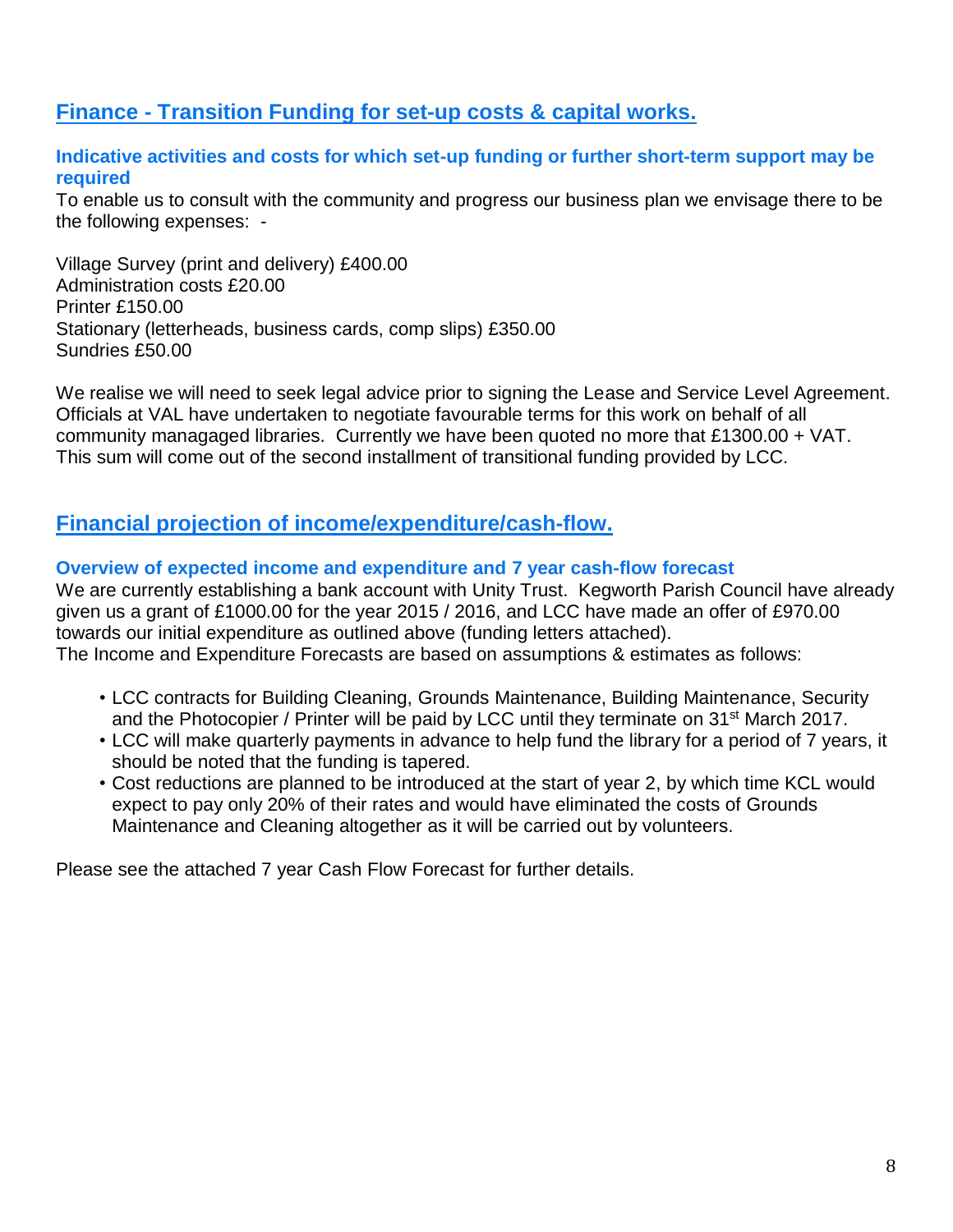## **Legal**

**Action taken to date and further action required to ensure we comply with the relevant legal requirements to enter into a Service Level Agreement.**

We are currently looking into the costs of the following:

- Public Liability insurance (legally required)
- Contents insurance (legally required)
- Volunteers and Employees liability (legally required)
- Trustees' indemnity and Fidelity cover
- Reviewing current arrangements for the handling of cash that presently takes place monthly unless it exceeds £200, retaining cash in a locked drawer or cash box in the library itself. We may wish to amend this in any event to comply with insurance conditions.

We will seek 3 independent quotations to compare to the quote currently being pursued by VAL to cover all community libraries in this position.

Public Liability and contents insurance are legally required, on date of transfer to KCL.

We are or will be considering the following:

- An annual inspection of the building structure
- Regular risk assessments to be carried out by member(s) of committee
- Reported items of system problems to be in place (to be dealt with immediately)
- Set up contracts for inspection of fire extinguishers & electrical appliances PAT TESTING. Test as legally required for Legionella
- A Health and Safety Policy to include all of the above issues
- A Complaints Policy to deal with any complaint made by members of the public or volunteers
- The Committee to sign a declaration regarding data protection, for information held about volunteers and library membership details held by LCC on computer.
- Safeguarding issues, including library volunteers always working in pairs, and DBS checks should they be required.
- Volunteers documents and policies to include
- Volunteer role descriptions
- Volunteer management and supervision
- Volunteer agreements
- Volunteer induction plans
- Volunteer application forms

## **Use of assets and book stock**

KCL confirms that it will be using the existing building in High Street, Kegworth with all its fixtures and fittings. Following a review of the internal layout of the building, KCL may be making some adjustments using the capital funding available.

We confirm that KCL will use the Council's book stock.